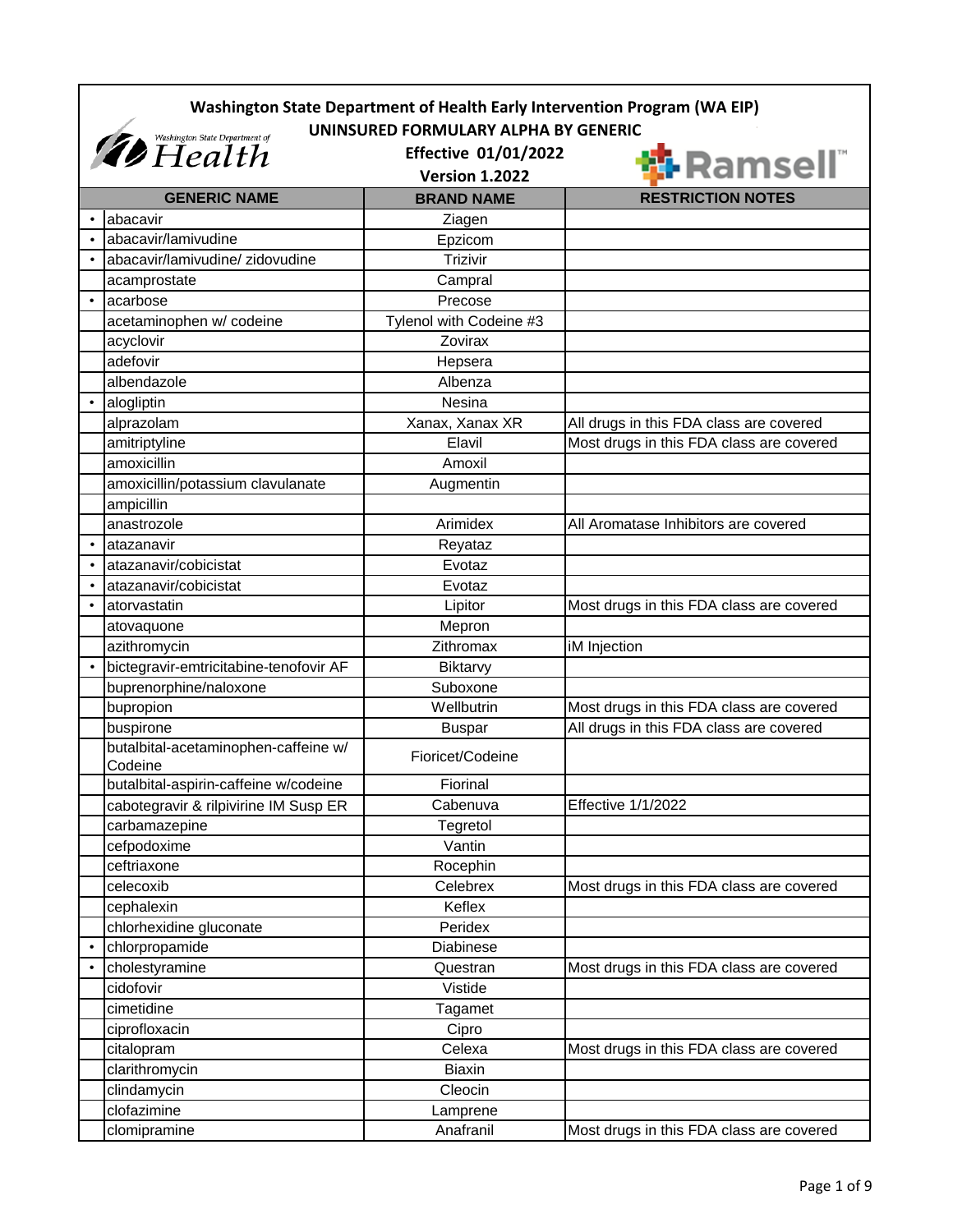|           | Washington State Department of Health Early Intervention Program (WA EIP)<br>UNINSURED FORMULARY ALPHA BY GENERIC |                                                      |                                          |  |
|-----------|-------------------------------------------------------------------------------------------------------------------|------------------------------------------------------|------------------------------------------|--|
|           | <i><b><i>D</i></b> Washington State Department of</i>                                                             | <b>Effective 01/01/2022</b><br><b>Version 1.2022</b> | <b>锦 Ramsell</b>                         |  |
|           | clonidine                                                                                                         | Catapres                                             |                                          |  |
|           | clorazepate                                                                                                       | Tranxene                                             | All drugs in this FDA class are covered  |  |
|           | clotrimazole                                                                                                      | Lotrimin, Mycelex                                    |                                          |  |
|           | clotrimazole/betamethasone                                                                                        | Lotrisone Cream                                      |                                          |  |
|           | clozapine                                                                                                         | Clozaril                                             |                                          |  |
|           | cobicistat                                                                                                        | Tybost                                               |                                          |  |
|           | codeine sulfate                                                                                                   |                                                      |                                          |  |
|           | colesevelam                                                                                                       | Welchol                                              | Most drugs in this FDA class are covered |  |
|           | colestipol                                                                                                        | Colestid                                             | Most drugs in this FDA class are covered |  |
|           | condoms                                                                                                           |                                                      |                                          |  |
|           | crofelemer                                                                                                        | Fulyzaq                                              |                                          |  |
| Λ         | daclatasvir                                                                                                       | Daklinza                                             | Supplemental form required               |  |
|           | dapsone                                                                                                           | Aczone                                               |                                          |  |
| $\bullet$ | darunavir                                                                                                         | Prezista                                             |                                          |  |
|           | darunavir/cobicistat                                                                                              | Prezcobix                                            |                                          |  |
|           | darunavir/cobicistat                                                                                              | Prezcobix                                            |                                          |  |
|           | darunavir/cobicistat/                                                                                             |                                                      |                                          |  |
|           | emtricitabine/tenofovir af                                                                                        | Symtuza                                              |                                          |  |
|           | delavirdine                                                                                                       | Rescriptor                                           |                                          |  |
|           | desipramine                                                                                                       | Norpramin                                            | Most drugs in this FDA class are covered |  |
|           | diazepam                                                                                                          | Valium                                               | All drugs in this FDA class are covered  |  |
|           | diclofenac potassium                                                                                              | Voltaren                                             | Most drugs in this FDA class are covered |  |
|           | diclofenac/misoprostol                                                                                            | Arthrotec                                            | Most drugs in this FDA class are covered |  |
|           | dicloxacillin                                                                                                     |                                                      |                                          |  |
|           | dicyclomine                                                                                                       | Bentyl                                               |                                          |  |
| $\bullet$ | didanosine                                                                                                        | Videx, Videx EC                                      |                                          |  |
|           | diphenoxylate/atropine                                                                                            | Lomotil                                              |                                          |  |
|           | diphtheria & tetanus toxoids                                                                                      | Tenivac                                              | Multiple-dose vials are not covered      |  |
|           | diphtheria & tetanus toxoids &<br>pertussis vaccine                                                               | Adacel, Boostrix                                     | Multiple-dose vials are not covered      |  |
|           | disulfiram                                                                                                        | Antabuse                                             |                                          |  |
|           | divalproex sodium                                                                                                 | Depakote, Depakote ER                                |                                          |  |
| $\bullet$ | dolutegravir                                                                                                      | Tivicay                                              |                                          |  |
|           | dolutegravir/lamivudine                                                                                           | Dovato                                               | Effective 5/1/2019                       |  |
|           | dolutegravir/lamivudine/ abacavir                                                                                 | Triumeq                                              |                                          |  |
| $\bullet$ | dolutegravir/rilpivirine                                                                                          | Juluca                                               |                                          |  |
|           | doravirine                                                                                                        | Pifeltro                                             |                                          |  |
|           | doravirine/lamivudine/tenofovir                                                                                   | Delstrigo                                            |                                          |  |
|           | doxepin                                                                                                           | Silenor                                              | Most drugs in this FDA class are covered |  |
|           | doxycycline                                                                                                       | Vibra-tabs                                           |                                          |  |
|           | dronabinol                                                                                                        | Marinol                                              |                                          |  |
|           | dutasteride                                                                                                       | Avodart                                              |                                          |  |
|           | efavirenz                                                                                                         | Sustiva                                              |                                          |  |
|           | efavirenz/lamivudine/tenofovir                                                                                    | Symfi, Symfi Lo                                      | Effective 3/1/2019                       |  |
| ۸         | elbasvir and grazoprevir                                                                                          | Zepatier                                             | Supplemental form required               |  |
|           | elvitegravir/cobicistat/<br>emtricitabine/tenofovir                                                               | Stribild                                             |                                          |  |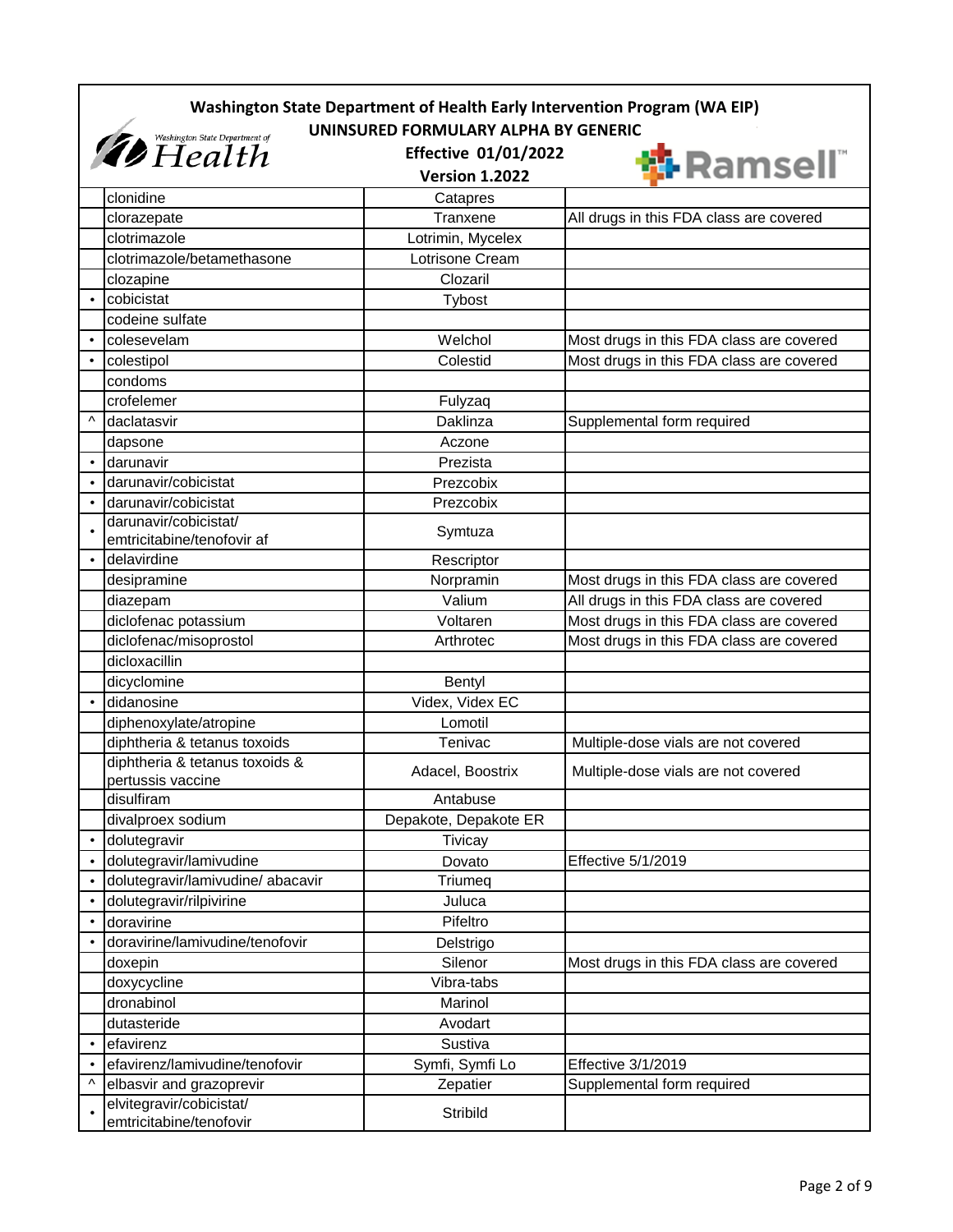|           | Washington State Department of Health Early Intervention Program (WA EIP) |                                    |                                                                                                                               |
|-----------|---------------------------------------------------------------------------|------------------------------------|-------------------------------------------------------------------------------------------------------------------------------|
|           | UNINSURED FORMULARY ALPHA BY GENERIC                                      |                                    |                                                                                                                               |
|           | <b><i>Ab</i></b> Washington State Department of                           | <b>Effective 01/01/2022</b>        | <b>锦 Ramsell</b>                                                                                                              |
|           |                                                                           | <b>Version 1.2022</b>              |                                                                                                                               |
|           | elvitegravir/cobicistat/                                                  |                                    |                                                                                                                               |
|           | emtricitabine/tenofovir alafenamide                                       | Genvoya                            |                                                                                                                               |
|           | fumarate<br>emtricitabine                                                 | Emtriva                            |                                                                                                                               |
|           | emtricitabine/rilpivirine/ tenofivir                                      |                                    |                                                                                                                               |
|           | alafenamide fumarate                                                      | Odefsey                            | Effective 3/8/2016                                                                                                            |
|           | emtricitabine/tenofovir/ efavirez                                         | Atripla                            |                                                                                                                               |
|           | emtricitabine/tenofovir/ rilpivirine                                      | Complera                           |                                                                                                                               |
| $\bullet$ | enfuvirtide                                                               | Fuzeon                             |                                                                                                                               |
| ۸         | entecavir                                                                 | <b>Baraclude</b>                   | Restricted to use in the treatment of Hepatitis<br>B. Baraclude® Supplemental form required.                                  |
|           | epoetin-alpha                                                             | Procrit, Epogen                    |                                                                                                                               |
|           | erythromycin                                                              | Ery-Tab                            |                                                                                                                               |
|           | esomeprazole                                                              | Nexium                             |                                                                                                                               |
|           | esterified estrogens                                                      | Menest                             |                                                                                                                               |
|           | estradiol                                                                 | Estradiol                          | All Estrogens/Estrogenic Agents are covered                                                                                   |
|           | estradiol Gel                                                             | Elestrin, Estrogel, Divigel        | <b>Topical Gel</b>                                                                                                            |
|           | estradiol TD Patch                                                        | Minivelle, Vivelle-DOT             | Transdermal patch                                                                                                             |
|           | estradiol vaginal cream                                                   | Estrace                            | Topical cream                                                                                                                 |
|           | estradiol valerate intramuscular in oil                                   | Estradiol valerate,<br>Delestrogen | <b>IM Injection</b>                                                                                                           |
|           | estrogen                                                                  | Premarin                           |                                                                                                                               |
|           | estrogens, conjugated                                                     | Premarin                           | All Conjugated Oral Estrogens are covered                                                                                     |
|           | estrogens, conjugated synthetic                                           | Enjuvia                            | All Conjugated Oral Estrogens are covered                                                                                     |
|           | ethambutol                                                                | Myambutol                          |                                                                                                                               |
|           | etodolac                                                                  | Lodine                             | Most drugs in this FDA class are covered                                                                                      |
| $\bullet$ | etravirine                                                                | Intelence                          |                                                                                                                               |
|           | ezetimibe                                                                 | Zetia                              | Most drugs in this FDA class are covered                                                                                      |
|           | famotidine                                                                | Pepcid                             |                                                                                                                               |
|           | fenofibrate                                                               | Tricor, Antara                     | Most drugs in this FDA class are covered                                                                                      |
|           | fenofibric acid                                                           | <b>Triplix</b>                     | Most drugs in this FDA class are covered                                                                                      |
|           | fentanyl citrate buccal soluble film                                      | Abstral                            |                                                                                                                               |
|           | fentanyl citrate buccal tab                                               | Fentora                            |                                                                                                                               |
|           | fentanyl citrate lollipop                                                 | Actiq                              |                                                                                                                               |
|           | fentanyl patches                                                          | Duragesic                          |                                                                                                                               |
|           | fentanyl sublingual spray                                                 | Subsys                             |                                                                                                                               |
|           | filgrastim (G-CSF)                                                        | Neupogen                           |                                                                                                                               |
|           | finasteride                                                               | Propecia                           |                                                                                                                               |
|           | fluconazole                                                               | Diflucan                           |                                                                                                                               |
|           | fluoxetine                                                                | Prozac                             | Most drugs in this FDA class are covered                                                                                      |
| $\bullet$ | fluvastatin                                                               | Lescol                             | Most drugs in this FDA class are covered                                                                                      |
|           | fluvoxamine                                                               | Luvox                              | Most drugs in this FDA class are covered                                                                                      |
| $\bullet$ | fosamprenavir                                                             | Lexiva                             | Limited to 60 tablets per month without PA;<br>PA is required for qty >60 and requires<br>certified intolerance to ritonavir. |
|           | foscarnet                                                                 | Foscavir                           |                                                                                                                               |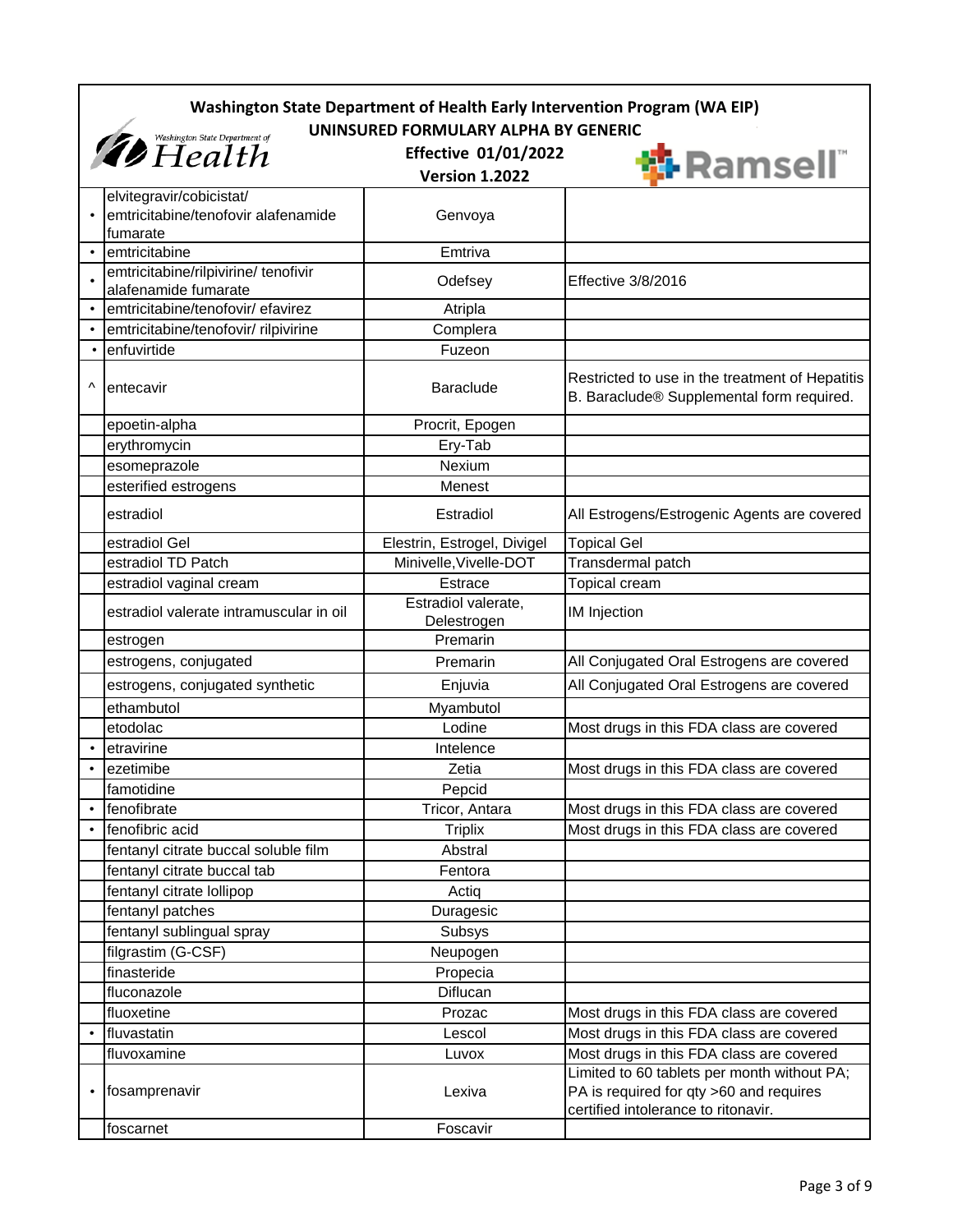|                                                                                                                                                     | Washington State Department of Health Early Intervention Program (WA EIP) |                          |                                                                                                            |  |
|-----------------------------------------------------------------------------------------------------------------------------------------------------|---------------------------------------------------------------------------|--------------------------|------------------------------------------------------------------------------------------------------------|--|
| UNINSURED FORMULARY ALPHA BY GENERIC<br><i><b><i>Ab</i></b> Health <i>Cepartment of</i></i><br><b>Effective 01/01/2022</b><br><b>Version 1.2022</b> |                                                                           |                          | <b>协 Ramsell</b>                                                                                           |  |
|                                                                                                                                                     | fostemsavir                                                               | Rukobia                  | Effective 9/1/20                                                                                           |  |
|                                                                                                                                                     | gabapentin                                                                | Neurontin                |                                                                                                            |  |
|                                                                                                                                                     | ganciclovir                                                               | Cytovene                 | IV and Oral                                                                                                |  |
|                                                                                                                                                     | gemfibrozil                                                               | Lopid                    | Most drugs in this FDA class are covered                                                                   |  |
|                                                                                                                                                     | glecaprevir/pibrentasvir                                                  | Mavyret                  | Effective 5/1/2019                                                                                         |  |
| $\bullet$                                                                                                                                           | glimepiride                                                               | Amaryl                   |                                                                                                            |  |
|                                                                                                                                                     | glipizide                                                                 | Glucotrol                |                                                                                                            |  |
|                                                                                                                                                     | Glucose test strips                                                       |                          |                                                                                                            |  |
| $\bullet$                                                                                                                                           | glyburide                                                                 | Diabeta, Micronase       |                                                                                                            |  |
|                                                                                                                                                     | glyburide micronized                                                      | Glynase, Glycron         |                                                                                                            |  |
|                                                                                                                                                     | hemophilus influenza type B vaccine                                       | Hib                      | Multiple-dose vials are not covered                                                                        |  |
|                                                                                                                                                     | hepatitis A vaccine                                                       | Havrix, Vaqta            | Multiple-dose vials are not covered                                                                        |  |
|                                                                                                                                                     | hepatitis A/hepatitis B vaccine                                           | Twinrix                  | Multiple-dose vials are not covered                                                                        |  |
|                                                                                                                                                     | hepatitis B immune globulin                                               | <b>HBIG</b>              |                                                                                                            |  |
|                                                                                                                                                     | hepatitis B vaccine                                                       | Recombivax HB, Engerix B | Multiple-dose vials are not covered                                                                        |  |
|                                                                                                                                                     | hydrocodone bitartrate                                                    | Zohdro ER                |                                                                                                            |  |
|                                                                                                                                                     | hydrocodone-acetaminophen                                                 | Norco, Lortab            |                                                                                                            |  |
|                                                                                                                                                     | hydrocodone-ibuprofen                                                     | Vicoprofen               |                                                                                                            |  |
|                                                                                                                                                     | hydromorphone                                                             | <b>Dilaudid</b>          |                                                                                                            |  |
|                                                                                                                                                     | hydroxyurea                                                               | Hydrea                   |                                                                                                            |  |
|                                                                                                                                                     | hydroxyzine                                                               | Vistaril                 | All drugs in this FDA class are covered                                                                    |  |
|                                                                                                                                                     | hyoscyamine                                                               | Levbid, Levsin           |                                                                                                            |  |
| Λ                                                                                                                                                   | ibalizumab-uiyk                                                           | Trogarzo                 | Prior authorization required. Supplemental<br>form and supporting lab results must be<br>faxed to Ramsell. |  |
|                                                                                                                                                     | ibuprofen                                                                 | Motrin                   | Most drugs in this FDA class are covered                                                                   |  |
|                                                                                                                                                     | imipramine                                                                | Tofranil                 | Most drugs in this FDA class are covered                                                                   |  |
|                                                                                                                                                     | imiquimod cream                                                           | Aldara                   |                                                                                                            |  |
|                                                                                                                                                     | immune globulin IM                                                        | <b>IGIM</b>              |                                                                                                            |  |
| $\bullet$                                                                                                                                           | indinavir                                                                 | Crixivan                 |                                                                                                            |  |
|                                                                                                                                                     | indomethacin                                                              | Indocin                  | Most drugs in this FDA class are covered                                                                   |  |
|                                                                                                                                                     | influenza virus vaccine, split or whole<br>virus                          | Afluria, Fluarix         | Multiple-dose vials are not covered                                                                        |  |
| $\bullet$                                                                                                                                           | Injection kits                                                            |                          |                                                                                                            |  |
|                                                                                                                                                     | insulin aspart                                                            | Fiasp, Novolog           |                                                                                                            |  |
|                                                                                                                                                     | insulin degludec                                                          | Tresiba                  |                                                                                                            |  |
|                                                                                                                                                     | insulin detemir                                                           | Levemir                  |                                                                                                            |  |
|                                                                                                                                                     | insulin glargine                                                          | Basaglar, Lantus, Toujeo |                                                                                                            |  |
| $\bullet$                                                                                                                                           | insulin isophane (NPH)                                                    | Humulin N, Novolin N     |                                                                                                            |  |
|                                                                                                                                                     | insulin lispro                                                            | Admelog, Humalog         |                                                                                                            |  |
|                                                                                                                                                     | insulin regular                                                           | Humulin R, Novolin R     |                                                                                                            |  |
|                                                                                                                                                     | interferon alfa-2a                                                        | Roferon-A                |                                                                                                            |  |
|                                                                                                                                                     | interferon alfa-2b                                                        | Intron-A                 |                                                                                                            |  |
|                                                                                                                                                     | isoniazid                                                                 |                          |                                                                                                            |  |
|                                                                                                                                                     | itraconazole                                                              | Sporonox                 |                                                                                                            |  |
|                                                                                                                                                     | ketoconazole                                                              | Nizoral                  |                                                                                                            |  |
|                                                                                                                                                     | ketoprofen                                                                | Orudis                   | Most drugs in this FDA class are covered                                                                   |  |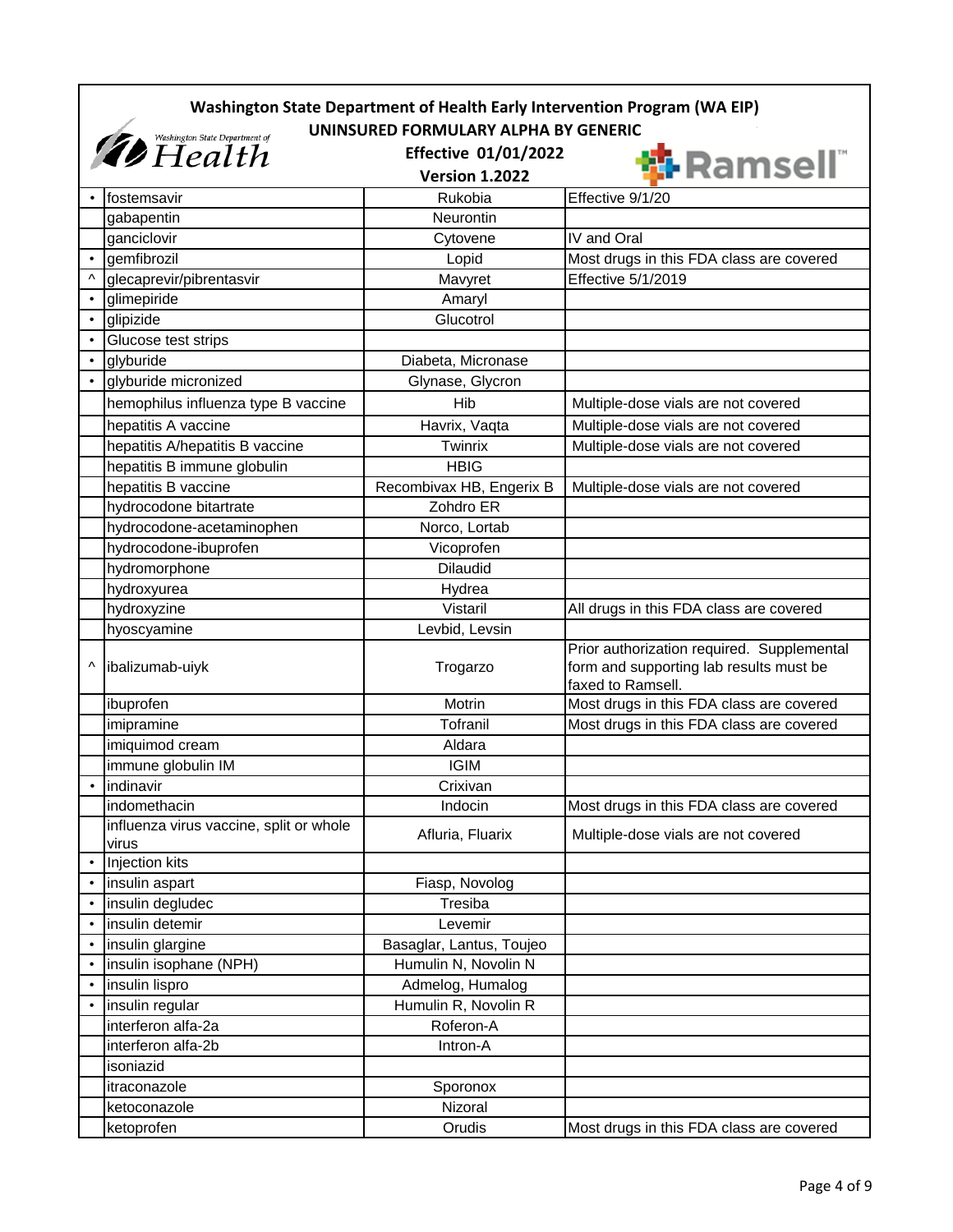|                                                                                       | Washington State Department of Health Early Intervention Program (WA EIP)<br>UNINSURED FORMULARY ALPHA BY GENERIC |                              |                                                                                      |
|---------------------------------------------------------------------------------------|-------------------------------------------------------------------------------------------------------------------|------------------------------|--------------------------------------------------------------------------------------|
| <i><b><i>Co</i></b> Washington State Department of</i><br><b>Effective 01/01/2022</b> |                                                                                                                   |                              | <b>协 Ramsell</b>                                                                     |
|                                                                                       |                                                                                                                   | <b>Version 1.2022</b>        |                                                                                      |
|                                                                                       | ketorolac                                                                                                         | Toradol                      | Most drugs in this FDA class are covered                                             |
|                                                                                       | lamivudine                                                                                                        | Epivir                       |                                                                                      |
|                                                                                       | lamivudine/tenofovir                                                                                              | Cimduo                       | Effective 3/1/2019                                                                   |
|                                                                                       | lamotrigine                                                                                                       | Lamictal                     |                                                                                      |
|                                                                                       | lansoprazole                                                                                                      | Prevacid                     |                                                                                      |
| ۸                                                                                     | ledipasvir and sofosbuvir                                                                                         | Harvoni                      | Supplemental form required                                                           |
|                                                                                       | letrozole                                                                                                         | Femera                       | All Aromatase Inhibitors are covered                                                 |
|                                                                                       | leucovorin                                                                                                        |                              | Oral only                                                                            |
|                                                                                       | levofloxacin                                                                                                      | Levaquin                     |                                                                                      |
|                                                                                       | lidocaine-prilocaine cream                                                                                        | <b>EMLA</b>                  |                                                                                      |
|                                                                                       | linagliptin                                                                                                       | Tradjenta                    |                                                                                      |
|                                                                                       | lindane                                                                                                           |                              |                                                                                      |
|                                                                                       | lithium                                                                                                           | Lithobid                     |                                                                                      |
|                                                                                       | loperamide                                                                                                        | Immodium                     |                                                                                      |
| $\bullet$                                                                             | lopinavir/ritonavir                                                                                               | Kaletra                      | 25mg-100mg, 50mg-200mg, 100mg-<br>400mg/5ml solution                                 |
|                                                                                       | lorazepam                                                                                                         | Ativan                       | All drugs in this FDA class are covered                                              |
| $\bullet$                                                                             | lovastatin                                                                                                        | Mevacor                      | Most drugs in this FDA class are covered                                             |
|                                                                                       | lovastatin/niacin                                                                                                 | Advicor                      | Most drugs in this FDA class are covered                                             |
|                                                                                       | ^ • maraviroc                                                                                                     | Selzentry                    | Prior authorization required. Trofile™ assay<br>lab results must be faxed to Ramsell |
|                                                                                       | mediset fills                                                                                                     |                              |                                                                                      |
|                                                                                       | medroxyprogesterone                                                                                               | Depo-Provera, Provera        |                                                                                      |
|                                                                                       | medroxyprogesterone acetate                                                                                       | Depo-Provera                 |                                                                                      |
|                                                                                       | megestrol acetate                                                                                                 | Megace                       |                                                                                      |
|                                                                                       | meloxicam                                                                                                         | Mobic                        | Most drugs in this FDA class are covered                                             |
|                                                                                       | meningococcal (A, C, Y, and W-135)<br>Conjugate Vaccine Inj                                                       | <b>MENACTRA</b>              | Effective 5/1/2018                                                                   |
|                                                                                       | meperidine                                                                                                        | Demerol                      |                                                                                      |
|                                                                                       | meprobamate                                                                                                       |                              | All drugs in this FDA class are covered                                              |
| $\bullet$                                                                             | metformin                                                                                                         | Glucophage                   |                                                                                      |
|                                                                                       | metformin/alogliptin                                                                                              | Kazano                       |                                                                                      |
|                                                                                       | metformin/glipizide                                                                                               | Metaglip                     |                                                                                      |
| $\bullet$                                                                             | metformin/glyburide                                                                                               | Glucovance                   |                                                                                      |
|                                                                                       | metformin/linagliptin                                                                                             | Jentadueto                   |                                                                                      |
| $\bullet$                                                                             | metformin/pioglitazone                                                                                            | Actoplus Met                 |                                                                                      |
|                                                                                       | metformin/repaglinide                                                                                             | PrandiMet                    |                                                                                      |
| $\bullet$                                                                             | metformin/rosiglitazone                                                                                           | Avandamet                    |                                                                                      |
| $\bullet$                                                                             | metformin/saxagliptin                                                                                             | Kombiglyze XR                |                                                                                      |
|                                                                                       | metformin/sitagliptin                                                                                             | Janumet                      |                                                                                      |
|                                                                                       | methadone                                                                                                         | Dolophine                    |                                                                                      |
|                                                                                       | methylprednisolone                                                                                                | Medrol, Methylpred           |                                                                                      |
|                                                                                       | metoclopramide                                                                                                    | Reglan                       |                                                                                      |
|                                                                                       | metronidazole                                                                                                     | Flagyl, Metrogel Vaginal Gel |                                                                                      |
|                                                                                       | miconazole                                                                                                        | Monistat                     |                                                                                      |
| $\bullet$                                                                             | miglitol                                                                                                          | Glyset                       |                                                                                      |
|                                                                                       | morphine sulfate                                                                                                  | Avinza, Kadian, MS Contin    |                                                                                      |
|                                                                                       |                                                                                                                   |                              |                                                                                      |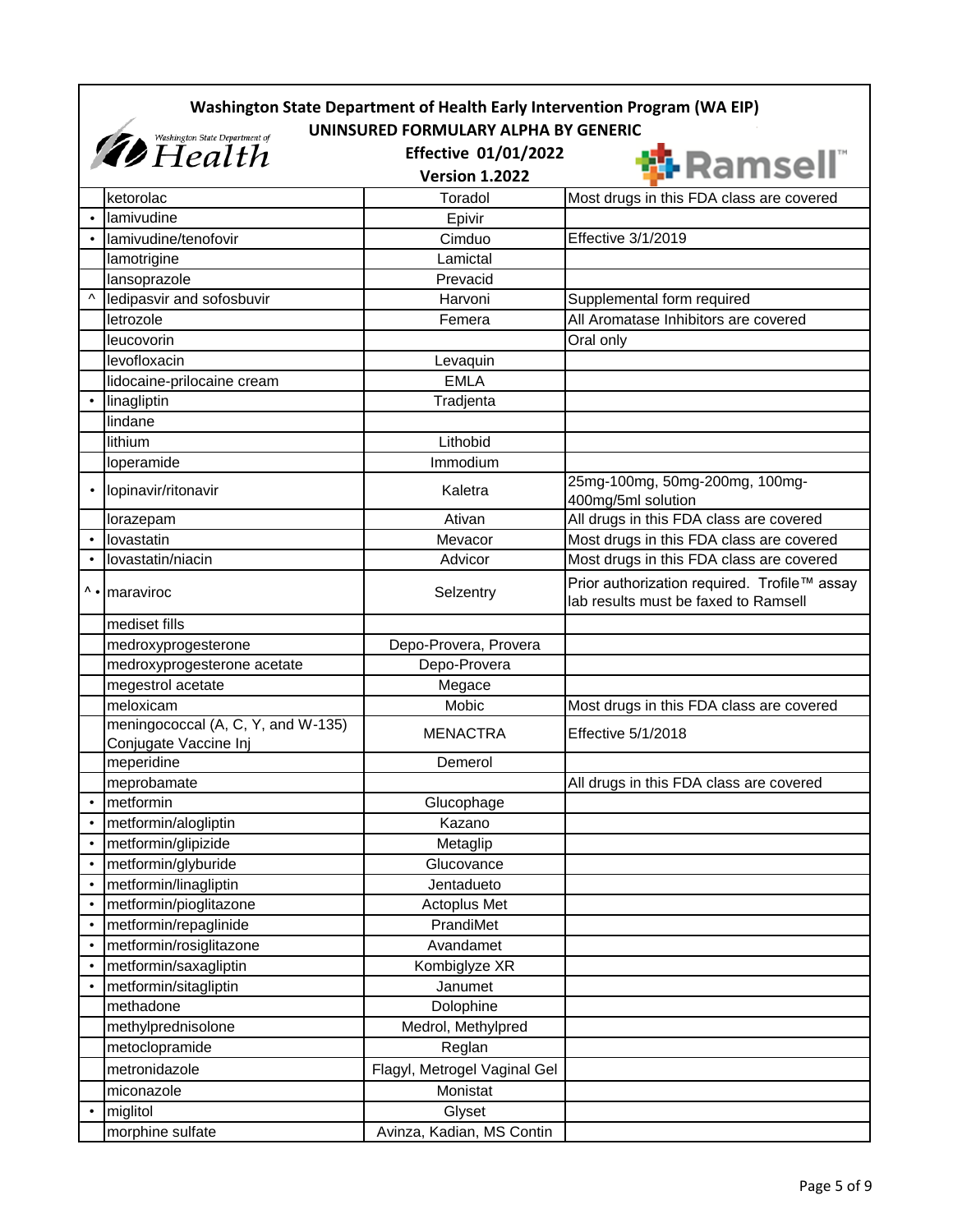|           | Washington State Department of Health Early Intervention Program (WA EIP) |                                                                                              |                                          |  |
|-----------|---------------------------------------------------------------------------|----------------------------------------------------------------------------------------------|------------------------------------------|--|
|           | <i><b>D</b></i> Washington State Department of                            | UNINSURED FORMULARY ALPHA BY GENERIC<br><b>Effective 01/01/2022</b><br><b>Version 1.2022</b> | <b>锦 Ramsell</b>                         |  |
|           | morphine sulfate/naltrexone                                               | Embeda                                                                                       |                                          |  |
|           | moxifloxacin                                                              | Avelox                                                                                       |                                          |  |
|           | mupirocin                                                                 | Bactroban                                                                                    |                                          |  |
|           | nabumetone                                                                | Relafen                                                                                      | Most drugs in this FDA class are covered |  |
|           | naloxone                                                                  | Narcan                                                                                       | For prevention of opioid overdose        |  |
|           | naltrexone                                                                | ReVia                                                                                        |                                          |  |
|           | nandrolone                                                                | Deca-Durabolin                                                                               |                                          |  |
|           | naproxen                                                                  | Naprosyn                                                                                     | Most drugs in this FDA class are covered |  |
|           | nateglinide                                                               | <b>Starlix</b>                                                                               |                                          |  |
|           | nefazodone                                                                | Serzone                                                                                      | Most drugs in this FDA class are covered |  |
|           | nelfinavir                                                                | Viracept                                                                                     |                                          |  |
|           | nevirapine                                                                | Viramune                                                                                     | IR and XR formulations covered.          |  |
|           | niacin                                                                    | Vitamin B3                                                                                   | Most drugs in this FDA class are covered |  |
|           | nizatidine                                                                | Axid                                                                                         |                                          |  |
|           | nortriptyline                                                             | Pamelor                                                                                      | Most drugs in this FDA class are covered |  |
|           | nystatin                                                                  |                                                                                              |                                          |  |
|           | ofloxacin                                                                 | Floxin                                                                                       |                                          |  |
|           | olanzapine                                                                | Zyprexa                                                                                      |                                          |  |
| $\wedge$  | ombitasvir, paritaprevir and ritonavir                                    | Technivie                                                                                    | Supplemental form required               |  |
| $\Lambda$ | ombitasvir, paritaprevir, ritonavir and<br>dasabuvir                      | Vierkira Pak                                                                                 | Supplemental form required               |  |
|           | omeprazole                                                                | Prilosec                                                                                     |                                          |  |
|           | ondansetron hydrochloride                                                 | Zofran                                                                                       |                                          |  |
|           | opium tincture                                                            |                                                                                              |                                          |  |
|           | oseltamivir                                                               | Tamiflu                                                                                      |                                          |  |
|           | oxandrolone                                                               | Oxandrin                                                                                     |                                          |  |
|           | oxaprozin                                                                 | Daypro                                                                                       | Most drugs in this FDA class are covered |  |
|           | oxazepam                                                                  | Serax                                                                                        | All drugs in this FDA class are covered  |  |
|           | oxcarbazepine                                                             | Trileptal                                                                                    |                                          |  |
|           | oxycodone HCI/APAP                                                        | Percocet                                                                                     |                                          |  |
|           | oxycodone HCl/aspirin                                                     | Percodan                                                                                     |                                          |  |
|           | oxymorphone HCI                                                           | Opana, Opana ER                                                                              |                                          |  |
|           | pantoprazole                                                              | Protonix                                                                                     |                                          |  |
|           | paromomycin                                                               | Humatin                                                                                      |                                          |  |
|           | paroxetine                                                                | Paxil                                                                                        | Most drugs in this FDA class are covered |  |
|           | pegylated interferons                                                     | Pegasys                                                                                      |                                          |  |
|           | penicillin                                                                | Veetids, Bicillin L-A                                                                        |                                          |  |
|           | permethrin                                                                | Elmite                                                                                       |                                          |  |
|           | phenazopyridine                                                           | Pyridin, Pyridium                                                                            |                                          |  |
|           | pill splitter                                                             |                                                                                              |                                          |  |
|           | pioglitazone                                                              | Actos                                                                                        |                                          |  |
|           | piroxicam                                                                 | Feldene                                                                                      | Most drugs in this FDA class are covered |  |
| $\bullet$ | pitavastatin                                                              | Livalo                                                                                       | Most drugs in this FDA class are covered |  |
|           | pneumococcal vaccine                                                      | Pneumovax,<br>Pnu-Immune                                                                     | Multiple-dose vials are not covered      |  |
|           | podofilox                                                                 | Condylox                                                                                     |                                          |  |
|           | pravastatin                                                               | Pravachol                                                                                    | Most drugs in this FDA class are covered |  |
|           |                                                                           |                                                                                              |                                          |  |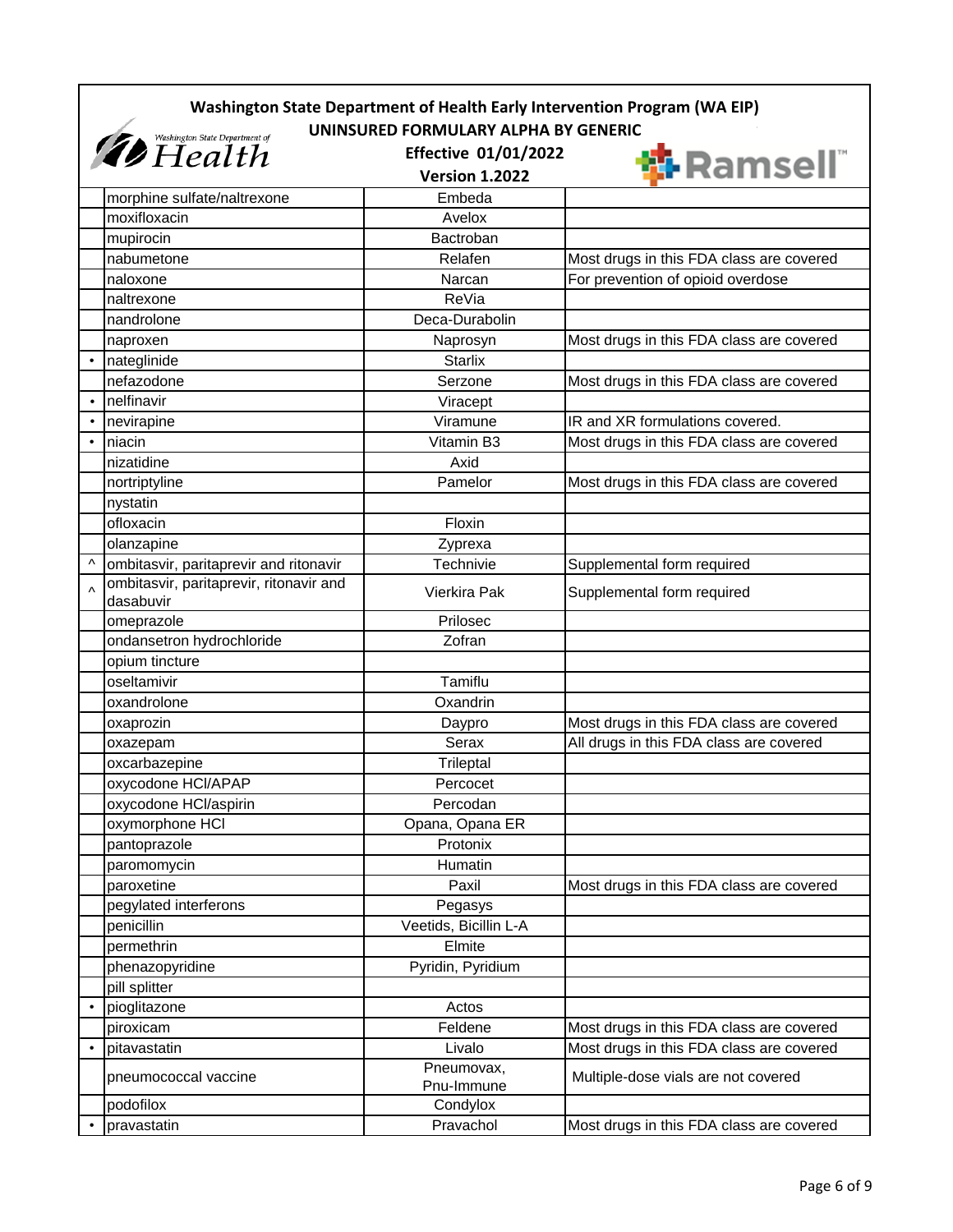|           | Washington State Department of Health Early Intervention Program (WA EIP)<br>UNINSURED FORMULARY ALPHA BY GENERIC |                                                      |                                                                                                                                                |
|-----------|-------------------------------------------------------------------------------------------------------------------|------------------------------------------------------|------------------------------------------------------------------------------------------------------------------------------------------------|
|           | <i><b><i>Co</i></b> Washington State Department of</i>                                                            | <b>Effective 01/01/2022</b><br><b>Version 1.2022</b> | <b>锦 Ramsell</b>                                                                                                                               |
|           | prednisolone 1% soln                                                                                              | OmniPred, PredForte                                  |                                                                                                                                                |
|           | prednisone                                                                                                        | Prednisone                                           |                                                                                                                                                |
|           | pregabalin                                                                                                        | Lyrica                                               |                                                                                                                                                |
|           | primaquine                                                                                                        |                                                      |                                                                                                                                                |
|           | prochlorperazine                                                                                                  | Compazine                                            |                                                                                                                                                |
|           | progesterone micronized                                                                                           | Prometrium                                           |                                                                                                                                                |
|           | promethazine                                                                                                      |                                                      |                                                                                                                                                |
|           |                                                                                                                   | Phenergan                                            |                                                                                                                                                |
|           | pyrazinamide                                                                                                      |                                                      |                                                                                                                                                |
|           | pyrimethamine                                                                                                     | Daraprim                                             |                                                                                                                                                |
|           | quetiapine                                                                                                        | Seroquel                                             |                                                                                                                                                |
|           | rabeprazole                                                                                                       | Aciphex                                              |                                                                                                                                                |
|           | raltegravir                                                                                                       | Isentress, Isentress HD                              |                                                                                                                                                |
|           | ranitidine                                                                                                        | Zantac                                               |                                                                                                                                                |
|           | repaglinide                                                                                                       | Prandin                                              |                                                                                                                                                |
|           | ribavirin                                                                                                         | Copegus                                              |                                                                                                                                                |
|           | rifabutin                                                                                                         | Mycobutin                                            |                                                                                                                                                |
|           | rifampin                                                                                                          | Rifadin                                              |                                                                                                                                                |
| $\bullet$ | rilpivirine                                                                                                       | Edurant                                              |                                                                                                                                                |
|           | risperidone                                                                                                       | Risperdal                                            |                                                                                                                                                |
| $\bullet$ | ritonavir                                                                                                         | Norvir                                               |                                                                                                                                                |
|           | rosiglitazone                                                                                                     | Avandia                                              |                                                                                                                                                |
|           | rosiglitazone/glimepiride                                                                                         | Avandaryl                                            |                                                                                                                                                |
| $\bullet$ | rosuvastatin                                                                                                      | Crestor                                              | Most drugs in this FDA class are covered                                                                                                       |
|           | saquinavir mesylate                                                                                               | Invirase                                             |                                                                                                                                                |
|           | saxagliptin                                                                                                       | Onglyza                                              |                                                                                                                                                |
|           | selenium sulfide                                                                                                  | Tersi                                                |                                                                                                                                                |
|           | sertraline                                                                                                        | Zoloft                                               | Most drugs in this FDA class are covered                                                                                                       |
|           | simvastatin                                                                                                       | Zocor                                                | Most drugs in this FDA class are covered                                                                                                       |
|           | simvastatin/ezetimibe                                                                                             | Vytorin                                              | Most drugs in this FDA class are covered                                                                                                       |
|           | sitagliptin                                                                                                       | Januvia                                              |                                                                                                                                                |
| Λ         | sofosbuvir                                                                                                        | Sovaldi                                              | Supplemental form required                                                                                                                     |
| ۸         | sofosbuvir and velpatasvir                                                                                        | Epclusa                                              | Supplemental form required                                                                                                                     |
| Λ         | sofosbuvir-velpatasvir-voxilaprevir                                                                               | Vosevi                                               | Effective 5/1/2019                                                                                                                             |
|           | spironolactone                                                                                                    | Aldactone                                            |                                                                                                                                                |
| $\bullet$ | stavudine                                                                                                         | Zerit                                                |                                                                                                                                                |
|           | sulfa/pyrimethamine                                                                                               | Fansidar                                             |                                                                                                                                                |
|           | sulfadiazine                                                                                                      | Microsulfon                                          |                                                                                                                                                |
|           | sulindac                                                                                                          | Clinoril                                             | Most drugs in this FDA class are covered                                                                                                       |
|           | tapentadol SR                                                                                                     | Nucynta ER                                           |                                                                                                                                                |
|           | tenofivir alafenamide fumarate/<br>emtricitabine                                                                  | Descovy                                              | Effective 4/18/2016                                                                                                                            |
|           | tenofovir disoproxil fumarate                                                                                     | Viread                                               |                                                                                                                                                |
|           | tenofovir disoproxil fumarate/<br>emtricitabine                                                                   | Truvada                                              |                                                                                                                                                |
|           | terconazole                                                                                                       | Terazol                                              |                                                                                                                                                |
| ٨         | tesamorelin                                                                                                       | Egrifta SV                                           | Treatment will not be authorized for cosmetic<br>use or weight loss.Supplemental form<br>required. Can be accessed from<br>www.ramsellcorp.com |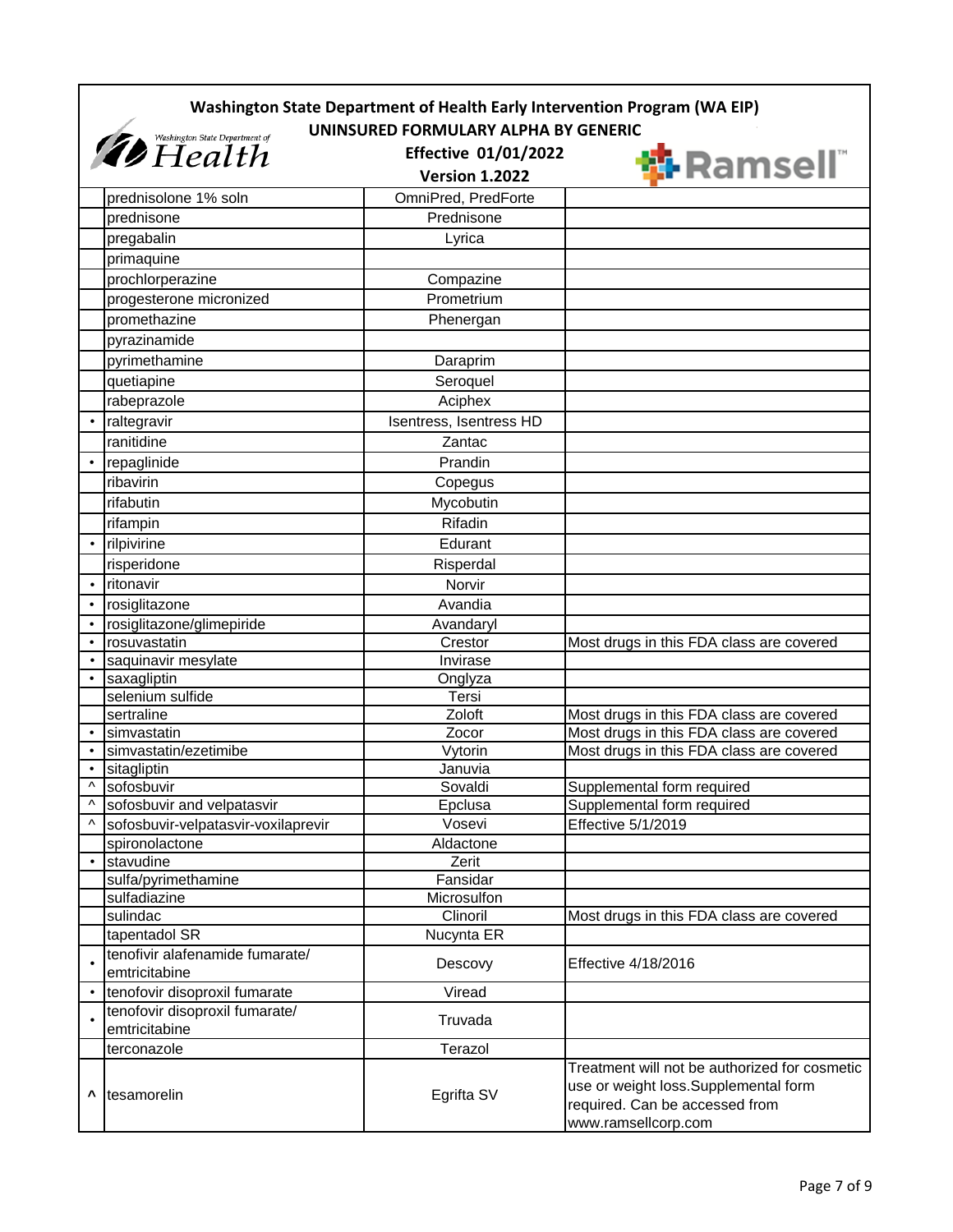|                                      | Washington State Department of Health Early Intervention Program (WA EIP) |                                                                                                  |                                                                                                                                                                                                          |  |
|--------------------------------------|---------------------------------------------------------------------------|--------------------------------------------------------------------------------------------------|----------------------------------------------------------------------------------------------------------------------------------------------------------------------------------------------------------|--|
| UNINSURED FORMULARY ALPHA BY GENERIC |                                                                           |                                                                                                  |                                                                                                                                                                                                          |  |
|                                      | <i><b>D</b></i> Washington State Department of                            | <b>Effective 01/01/2022</b><br><b>Version 1.2022</b>                                             | <b>岛 Ramsell</b> "                                                                                                                                                                                       |  |
|                                      | testosterone products                                                     | Examples include:<br>Androderm, AndroGel,<br>Striant, Testim, Testoderm,<br><b>Testoderm TTS</b> |                                                                                                                                                                                                          |  |
|                                      | testosterone products                                                     |                                                                                                  | All Androgens are covered. Common<br>examples include : Androderm,<br>AndroGel, Testim, Testoderm, Testoderm<br>TTS                                                                                      |  |
|                                      | tetracycline                                                              |                                                                                                  |                                                                                                                                                                                                          |  |
| $\bullet$                            | tipranavir                                                                | Aptivus                                                                                          |                                                                                                                                                                                                          |  |
|                                      | tobacco deterrents                                                        |                                                                                                  |                                                                                                                                                                                                          |  |
|                                      | tolazamide                                                                | Tolinase                                                                                         |                                                                                                                                                                                                          |  |
|                                      | tolbutamide                                                               | Orinase                                                                                          |                                                                                                                                                                                                          |  |
|                                      | tolmetin                                                                  | <b>Tolectin</b>                                                                                  | Most drugs in this FDA class are covered                                                                                                                                                                 |  |
|                                      | topiramate                                                                | Topamate                                                                                         |                                                                                                                                                                                                          |  |
|                                      | tramadol HCI                                                              | Ultram, Ultram ER                                                                                |                                                                                                                                                                                                          |  |
|                                      | tramadol HCI / APAP                                                       | Ultracet                                                                                         |                                                                                                                                                                                                          |  |
|                                      | trazodone, trazodone SR                                                   | Trazodone, Oleptro                                                                               | Most drugs in this FDA class are covered                                                                                                                                                                 |  |
|                                      | trifluridine                                                              | Viroptic                                                                                         |                                                                                                                                                                                                          |  |
|                                      | trimethoprim                                                              |                                                                                                  |                                                                                                                                                                                                          |  |
|                                      | trimethoprim/sulfamethoxazole                                             | Bactrim, Septra, Cotrim                                                                          |                                                                                                                                                                                                          |  |
|                                      | valacyclovir                                                              | Valtrex                                                                                          |                                                                                                                                                                                                          |  |
|                                      | valganciclovir                                                            | Valcyte                                                                                          |                                                                                                                                                                                                          |  |
|                                      | valproic acid                                                             | Depakene                                                                                         |                                                                                                                                                                                                          |  |
|                                      | vancomycin Oral                                                           |                                                                                                  |                                                                                                                                                                                                          |  |
|                                      | varicella zoster immune globulin                                          | <b>VZIG</b>                                                                                      |                                                                                                                                                                                                          |  |
|                                      | varicella zoster vaccine                                                  | Zostavax                                                                                         | Pharmacy administration costs are still being<br>researched and only the vaccine is covered<br>at this time. Pharmacies will be notified once<br>changes are made.Multiple-dose vials are not<br>covered |  |
|                                      | venlafaxine                                                               | Effexor                                                                                          | Most drugs in this FDA class are covered                                                                                                                                                                 |  |
|                                      | vilazodone                                                                | Viibryd                                                                                          | Most drugs in this FDA class are covered                                                                                                                                                                 |  |
|                                      | zanamivir                                                                 | Relenza                                                                                          |                                                                                                                                                                                                          |  |
|                                      | zidovudine                                                                | Retrovir                                                                                         |                                                                                                                                                                                                          |  |
|                                      | zidovudine/lamivudine                                                     | Combivir                                                                                         |                                                                                                                                                                                                          |  |
|                                      | ziprasidone                                                               | Geodon                                                                                           |                                                                                                                                                                                                          |  |
|                                      | zoster vaccine recombinant adjuvant                                       | Shingrix                                                                                         | Effective 6.1.2018                                                                                                                                                                                       |  |